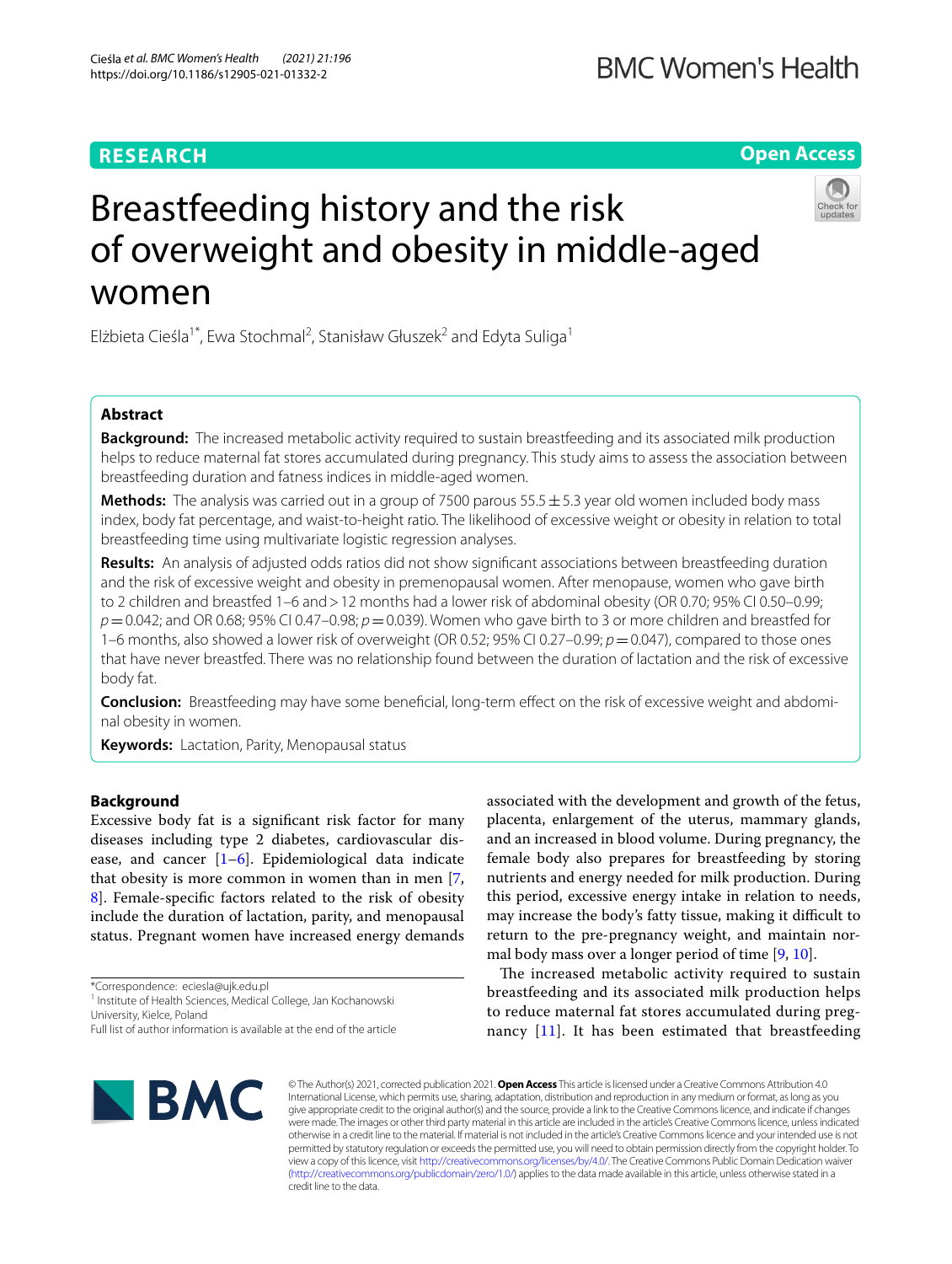mothers need about 2.8 megajoules (MJ) (670 kcal) of additional energy per day to produce milk, of which about 2.1 MJ (500 kcal) should be acquired from food; the rest should come from fat stores accumulated during pregnancy [[12\]](#page-7-7). Breastfeeding can therefore have a benefcial efect on the body fat index in women. From 8 retrospective studies a positive association between breastfeeding and weight changes was noted in only 2 papers, whereas 14 of 35 prospective studies in which women were evaluated for weight  $\leq$  2 years after delivery, found a benefcial efect of breastfeeding on body weight changes. The remaining 21 studies did not show such relationships [[13\]](#page-7-8). Of the 5 studies that were considered to be of high methodological quality, 4 showed a positive association between breastfeeding and weight change. McClure et al. found that 7 years post-partum, the amount of visceral fat measured by computed tomography was greater among those women who breastfed for less than 3 months after the birth of each child, compared to those who breastfed longer [[14\]](#page-7-9); however, they did not observe such a relation regarding body mass index (BMI) and other fatness indicators. Bobrow et al. showed that postmenopausal women who had breastfed, had a signifcantly lower BMI than those who had never breastfed [[15\]](#page-7-10). Snyder et al. found that breastfeeding was signifcantly associated with smaller waist circumference after a mean follow-up period of 11 (7–15) years [\[16](#page-7-11)]. Results of a cluster-randomized controlled trial did not confrm that a longer time spent breastfeeding led to any signifcant reduction in fatty tissue more than 11 years postpartum [[17\]](#page-7-12). Studies on the relationship between breastfeeding and long-term weight changes in women are inconclusive. It is therefore important to examine breastfeeding history as an independent factor that can potentially have a longterm infuence on female fatness.

Most studies have confrmed that parity strongly increases the risk of excess body mass in women whilst extended breastfeeding duration has the opposite efect i.e. lower body mass [[15](#page-7-10), [18](#page-7-13), [19](#page-7-14)]. Weight gain in women who have given birth is much greater than in those who have never given birth [[18,](#page-7-13) [19\]](#page-7-14). Many studies show that menopausal transformation in women leads to an increased risk of obesity [[20–](#page-7-15)[24](#page-7-16)]. Menopause onset is associated with decreased energy expenditure and fat oxidation which can predispose to excess of body fat mass [\[20](#page-7-15), [24](#page-7-16)].

The aim of the study was to assess the relationship between breastfeeding duration and body fat indices: BMI, body fat percentage (%BF) and waist-to-height ratio (WHtR) in middle-aged women. All analyzes were carried out separately for premenopausal and postmenopausal women, in three fertility categories.

# **Methods**

# **Design and sample**

The research material consists of the data of 8725 participants of the PONS (POlish-Norwegian Study) project, carried out 2010–2012, in the province of Świętokrzyskie in Poland. Ethics Committee from the Cancer Centre and Institute of Oncology in Warsaw, No. 69/2009/1/2011 (data collection), and Committee on Bioethics at the Faculty of Health Sciences, Jan Kochanowski University in Kielce, Poland (No. 29/2015) (data analysis) approved the study.

This was a secondary data analysis aiming to assess the health status of the female adult population of the Świętokrzyskie region in Poland. Anthropometric and blood pressure measurements were performed, and body composition analysis and biochemical blood analysis were carried out. An extensive questionnaire interview was conducted to gather socio-economic data, lifestyle information, and medical history. The study protocol is described in detail in previously published articles [[25](#page-7-17)[–27](#page-8-0)].

The analysis excluded 327 women with diagnosed cancer, 263 with incomplete data and 635 women who had never given birth. The final sample consisted an ethnically-homogenous, Caucasian population of 7500 parous women (Additional fle [1](#page-7-18): Fig. SM1).

## **Measurements**

All measurements were obtained by trained nurses. The following data was used in this study: anthropometric measurements of body weight, height and waist circumference, from which BMI ( $\text{kg/m}^2$ ) and WHtR (waist circumference/height) were calculated, as well as body fat percentage (% BF) measurement using the bioelectrical impedance method.

#### **Sociodemographic and lifestyle data**

The questionnaire interview was conducted by trained nurses. The following socio-demographic and lifestyle information was collected in the survey: age (years), education (years), place of residence (urban; rural), marital status (married or in a stable relationship; single or widower), parity (1, 2, 3 and more children), menopausal status (premenopausal, postmenopausal), total duration of breastfeeding in months (then divided into breastfed  $1-6$ ;  $7-12$ ;  $>12$  months or never breastfed) and the use of hormone therapy (ever, never). The subjects were also divided into never, former or current smokers. The long form International Physical Activity Questionnaire (IPAQ) was used to assess physical activity, and it was expressed as Moderate-to-Vigorous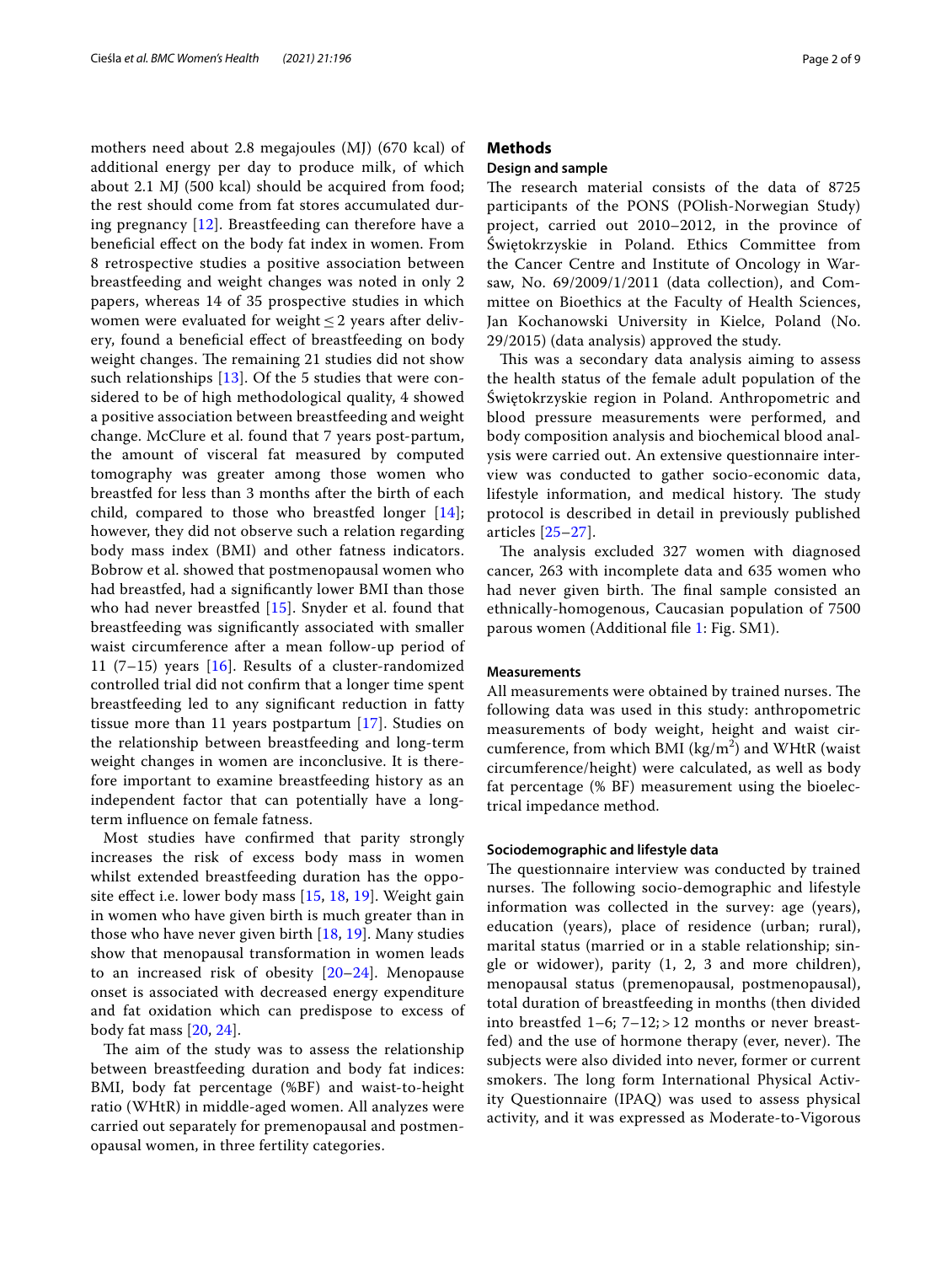(MVPA) and light physical activity (LPA) (Metabolic Equivalent of Task—MET/min/day<sup>−1</sup>) [[28\]](#page-8-1).

Sitting time was expressed in minutes/day. Food consumption data was collected using the Food Frequency Questionnaire (FFQ), based on a previously-developed and validated FFQ for the Polish branch of the PURE study [[29](#page-8-2)]. As it was not possible to calculate the calorifc value of the subjects' diets based on the collected data, the analysis included 3 groups of products that could potentially have the greatest impact on fatness: fats (butter, lard, margarine, mayonnaise, rapeseed oil, soya, sunflower oil, olive oil, and other oils), sweets (sugar, chocolate and chocolate-products, candies, cakes, cookies), whole grains (whole grain bread, groats, cereals). Answers related to the consumption frequency of products with standard portion sizes, and were transformed into daily consumption doses and standardized by z-score.

# **Defnition of terms**

The overweight group included women with  $\text{BMI} \geq 25.0 \text{ kg/m}^2$ , it was assumed that excess fatty tissue indicating obesity was>35% BF [[30](#page-8-3)], and for abdominal obesity it was WHtR  $\geq$  0.5 [[31\]](#page-8-4). The North American Menopause Society, postmenopausal women include those with amenorrhea for at least 12 months [\[32](#page-8-5)].

## **Statistical analysis**

All categorical variables were expressed as frequency and percentage (n, %) and all continuous variables were reported as means and standard deviations  $(X \pm SD)$ . Differences in baseline characteristics between normal and abnormal adiposity were assessed using the Mann–Whitney U test for continuous variables and the Chi-square test for categorical variables. The probability of excessive weight and/or obesity in relation to total breastfeeding duration was assessed using multivariate logistic regression analyses, calculating the odds ratios (ORs) and 95% confidence intervals (CIs). The analyses were carried out separately in three categories of parity, in raw and adjusted models for confounding variables. The control group (ref.) consisted of women who had never breastfed. In models adjusted as confounders, the following were adopted: age; years of education, MVPA, LPA, sitting time, consumption of fats, sweets, whole grains, (continuous variables), and place of living (ref. urban), marital status (ref. single), smoking (ref. never smokers), and hormone therapy (ref. never). Confounders were chosen based on relationships found in previous analyses of the collected data [\[23](#page-7-19), [26](#page-8-6), [33,](#page-8-7) [34\]](#page-8-8) as well as literature analysis [[13\]](#page-7-8). Analyses were performed using the statistical package Statistica 13.3 (TIBCO SOFTWARE INC, Polish version, PL, Cracow). A  $p$  value  $\leq$  0.05 represented statistical signifcance.

# **Results**

The average age of the women studied was  $55.5 \pm 5.3$  years. In the premenopausal group, overweight and obese women were older, less well-educated, inhabited rural areas more than urban, and were more often in stable relationships compared to those with normal weight (Table [1](#page-3-0)). They also devoted less time to LPA, and declared a lower consumption of sugar and sweets. Women with more body fat (%BF>35%) more often declared limiting fat intake. Women with abdominal obesity (WHtR $> 0.5$ ) consumed sweets with a similar frequency as women without abdominal obesity, while declaring a lower intake of whole grains. In the compared groups ( $BMI ≥ 25 \text{ kg/m}^2 \text{ vs.} < 25 \text{ kg/m}^2$ , % $BF > 35\%$ vs.  $\leq$  35%, and WHtR $\geq$  0.5 vs. < 0.5), no significant differences were found in the time spent in MVPA or sitting time. The percentage of smokers was similar in the compared groups. Overweight and obese women more often gave birth to 3 or more children and less often used hormonal therapy. The percentage of women who breastfed for>12 months was higher in the overweight group  $(BMI \geq 25 \text{ kg/m}^2)$  than in the normal weight group. Differences between the compared groups were not statistically signifcant for the other obesity indices.

Among postmenopausal women, overweight and obese women were also older, less well-educated and inhabited rural areas more often than urban, compared to women with normal weight (Table [2\)](#page-4-0). Marital status was not a signifcant factor in the occurrence of excessive weight and abdominal obesity, though participants in stable relationships had a higher body mass (%BF>35%). Overweight and obese women spent less time in LPA, smoked less often, used hormone therapy less often, and declared lower sugar and sweets consumption, while women with abdominal obesity (WHtR $\geq$ 0.5) also declared a lower consumption of whole grains. There were no significant diferences in fat intake or sitting time between groups. The percentage of overweight women who gave birth to 3 or more children was higher, whereas the percentage who gave birth to only 1 child was lower. A higher percentage breastfed>12 months, and a lower percentage breastfed 1–6 months.

An analysis of the unadjusted ORs in premenopausal women showed no signifcant association between the duration of lactation and the risk of excessive weight and obesity in any of the three parity categories (Additional fle [2](#page-7-20): Table SM1). In postmenopausal women who gave birth to 2 children, the risk of abdominal obesity was signifcantly lower in those who breastfed for  $1-6$ , as well as  $> 12$  months, compared to those who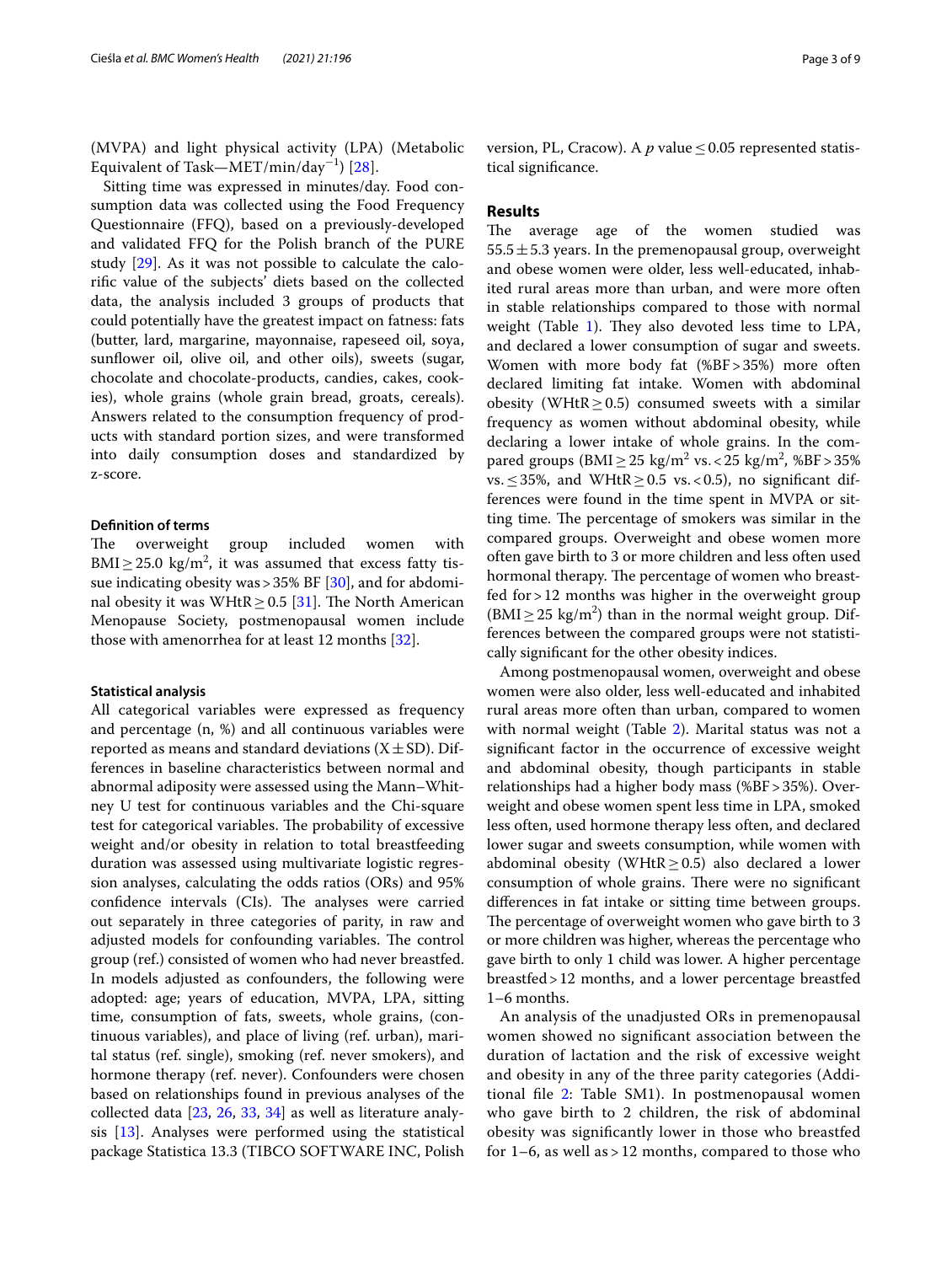| <b>Variables</b>                                          | <b>BMI</b>               |                                           |                      | %BF                 |                  |                      | <b>WHtR</b>     |                     |                      |
|-----------------------------------------------------------|--------------------------|-------------------------------------------|----------------------|---------------------|------------------|----------------------|-----------------|---------------------|----------------------|
|                                                           | $<$ 25 kg/m <sup>2</sup> | $\geq$ 25 kg/m <sup>2</sup><br>$n = 1233$ | p                    | $\leq$ 35%          | >35%             | p                    | < 0.5           | $\geq 0.5$          | p                    |
|                                                           | $n = 815$                |                                           |                      | $n = 1094$          | $n = 954$        |                      | $n = 803$       | $n = 1245$          |                      |
| Age, $X \pm SD$                                           | $48.98 \pm 3.02$         | $50.02 \pm 3.22$                          | < 0.001 <sup>a</sup> | $49.22 \pm 3.08$    | $50.05 \pm 3.23$ | < 0.001 <sup>a</sup> | 48.92 (3.02)    | 50.05 (3.20)        | < 0.001 <sup>a</sup> |
| Years of education,<br>$X \pm SD$                         | $14.68 \pm 3.06$         | $13.80 \pm 3.15$                          | < 0.001 <sup>a</sup> | $14.51 \pm 3.11$    | $13.73 \pm 3.13$ | < 0.001 <sup>a</sup> | 14.92 (2.97)    | 13.65(3.15)         | < 0.001 <sup>a</sup> |
| Place of living, N (%)                                    |                          |                                           |                      |                     |                  |                      |                 |                     |                      |
| City                                                      | 517 (63.44)              | 663 (53.77)                               | < 0.001 <sup>b</sup> | 670 (61.24)         | 510 (53.46)      | < 0.001 <sup>b</sup> | 541 (67.37)     | 639 (51.33)         | $<$ 0.001 $^{\rm b}$ |
| Village                                                   | 298 (36.56)              | 570 (46.23)                               |                      | 424 (38.76)         | 444 (46.54)      |                      | 262 (32.63)     | 606 (48.67)         |                      |
| Marital status, N (%)                                     |                          |                                           |                      |                     |                  |                      |                 |                     |                      |
| Single                                                    | 159 (19.51)              | 177 (14.36)                               | 0.002 <sup>b</sup>   | 197 (18.01)         | 139 (14.57)      | 0.036 <sup>b</sup>   | 151 (18.80)     | 185 (14.86)         | 0.019 <sup>b</sup>   |
| Married                                                   | 656 (80.49)              | 1056 (85.64)                              |                      | 897 (81.99)         | 815 (85.43)      |                      | 652 (81.20)     | 1060 (85.14)        |                      |
| Physical activity (MET/min/day <sup>-1</sup> ) $X \pm SD$ |                          |                                           |                      |                     |                  |                      |                 |                     |                      |
| Moderate-to-<br>Vigorous                                  | 495.57 ± 499.05          | $510.56 \pm 500.87$                       | 0.352 <sup>a</sup>   | $505.11 \pm 503.18$ | 504.00 ± 496.76  | 0.686 <sup>a</sup>   | 487.00 ± 484.55 | 515.94 ± 509.71     | $0.253^{a}$          |
| Light                                                     | $253.82 \pm 228.54$      | 237.84 ± 228.99                           | 0.050 <sup>a</sup>   | 253.22±228.92       | 233.85 ± 228.53  | 0.020 <sup>a</sup>   | 257.65 ± 234.57 | $235.52 \pm 224.82$ | 0.019 <sup>a</sup>   |
| Sitting time (min/<br>day) $X \pm SD$                     | 307.94 ± 139.99          | 310.84 ± 141.81                           | $0.747$ <sup>a</sup> | 307.19 ± 140.02     | 312.55 ± 142.26  | 0.426 <sup>a</sup>   | 316.44 ± 141.92 | 305.33 ± 140.39     | $0.055^{\text{a}}$   |
| Fats (servings/day)<br>$X \pm SD$                         | $2.87 \pm 1.94$          | $2.76 \pm 1.99$                           | 0.071 <sup>a</sup>   | $2.87 \pm 1.94$     | $2.73 \pm 2.00$  | $0.044^{\circ}$      | $2.82 \pm 1.92$ | $2.79 \pm 2.00$     | 0.399 <sup>a</sup>   |
| Sweets (servings/<br>day) $X \pm SD$                      | $3.62 \pm 3.27$          | $3.20 \pm 3.01$                           | 0.004 <sup>a</sup>   | $3.54 \pm 3.17$     | $3.17 \pm 3.05$  | 0.004 <sup>a</sup>   | $3.37 \pm 3.18$ | $3.36 \pm 3.08$     | 0.898 <sup>a</sup>   |
| Whole grains (serv-<br>$ings/day)$ $X \pm SD$             | $2.01 \pm 2.18$          | $1.86 \pm 2.01$                           | 0.526 <sup>a</sup>   | $1.93 \pm 2.14$     | $1.90 \pm 2.01$  | 0.370 <sup>a</sup>   | $2.12 \pm 2.19$ | $1.79 \pm 2.00$     | 0.001 <sup>a</sup>   |
| Smoking, N (%)                                            |                          |                                           |                      |                     |                  |                      |                 |                     |                      |
| Current smokers                                           | 174 (21.35)              | 219 (17.76)                               | 0.026 <sup>b</sup>   | 212 (19.38)         | 181 (18.97)      | $0.253^{b}$          | 161 (20.05)     | 232 (18.63)         | 0.602 <sup>b</sup>   |
| Never smokers                                             | 462 (56.69)              | 699 (56.69)                               |                      | 634 (57.95)         | 527 (55.24)      |                      | 456 (56.79)     | 705 (56.63)         |                      |
| Former smokers                                            | 179 (21.96)              | 315 (25.55)                               |                      | 248 (22.67)         | 246 (25.79)      |                      | 186 (23.16)     | 308 (24.74)         |                      |
| Hormone therapy N (%)                                     |                          |                                           |                      |                     |                  |                      |                 |                     |                      |
| Yes                                                       | 195 (23.93)              | 221 (17.92)                               | 0.001 <sup>b</sup>   | 248 (22.67)         | 168 (17.61)      | 0.004 <sup>b</sup>   | 209 (26.03)     | 207 (16.63)         | $< 0.001^{\rm b}$    |
| <b>No</b>                                                 | 620 (76.07)              | 1012 (82.08)                              |                      | 846 (77.33)         | 786 (82.39)      |                      | 594 (73.97)     | 1038 (83.37)        |                      |
| Parity, N (%)                                             |                          |                                           |                      |                     |                  |                      |                 |                     |                      |
| $\mathbf{1}$                                              | 173 (21.23)              | 190 (15.41)                               | $< 0.001^{\rm b}$    | 212 (19.38)         | 151 (15.83)      | 0.011 <sup>b</sup>   | 187 (23.29)     | 176 (14.14)         | $< 0.001^{\rm b}$    |
| $\overline{2}$                                            | 440 (53.99)              | 606 (49.15)                               |                      | 569 (52.01)         | 477 (50.00)      |                      | 433 (53.92)     | 613 (49.24)         |                      |
| 3 and more                                                | 202 (24.79)              | 437 (35.44)                               |                      | 313 (28.61)         | 326 (34.1734,17) |                      | 183 (22.79)     | 456 (36.63)         |                      |
| Breastfeeding status, N (%)                               |                          |                                           |                      |                     |                  |                      |                 |                     |                      |
| Never breastfed                                           | 79 (8.69)                | 121 (9.81)                                | 0.059 <sup>b</sup>   | 102 (9.32)          | 98 (10.27)       | $0.371^{b}$          | 80 (9.96)       | 120 (9.64)          | 0.153 <sup>b</sup>   |
| Breast-<br>fed 1-6 months                                 | 264 (32.39)              | 337 (27.33)                               |                      | 333 (30.44)         | 268 (28.09)      |                      | 256 (31.88)     | 345 (27.71)         |                      |
| 7-12 months                                               | 187 (22.94)              | 283 (22.95)                               |                      | 259 (16.26)         | 211 (22.12)      |                      | 183 (22.79)     | 287 (23.05)         |                      |
| >12 months                                                | 285 (34.97)              | 492 (39.90)                               |                      | 400 (36.56)         | 377 (39.52)      |                      | 284 (35.37)     | 493 (39.60)         |                      |

<span id="page-3-0"></span>

| <b>Table 1</b> Characteristics of premenopausal participants included in these analyses ( $N = 2048$ ) |  |
|--------------------------------------------------------------------------------------------------------|--|
|--------------------------------------------------------------------------------------------------------|--|

BMI, body mass index; %BF, body fat percentage; WHtR, waist-to-hight ratio; X, arithmetic mean; SD, standard deviation

<sup>a</sup> Mann-Whitney U test

<sup>b</sup> Chi-square test

had never breastfed (Additional fle [2:](#page-7-20) Table SM2). In the group who gave birth to 3 or more children, the risk of excessive weight  $(BMI \geq 25 \text{ kg/m}^2)$  and abdominal obesity (WHtR  $\geq$  0.5), was significantly lower in those who breastfed for 1–6 months compared to non-breastfeeding mothers. A similar tendency was observed with longer lactation, but it was not statistically signifcant.

There was no association between the duration of lactation and the risk of excessive body fat (%BF > 35%).

The analysis of adjusted ORs did not show any significant associations between the length of breastfeeding and the risk of excessive weight and obesity in pre-menopausal women of any parity (Table [3](#page-5-0)). The results for those in the breastfeeding group who gave birth to 3 or more children were 0.39 to 0.51 for  $\text{BMI} \geq 25 \text{ kg}$ /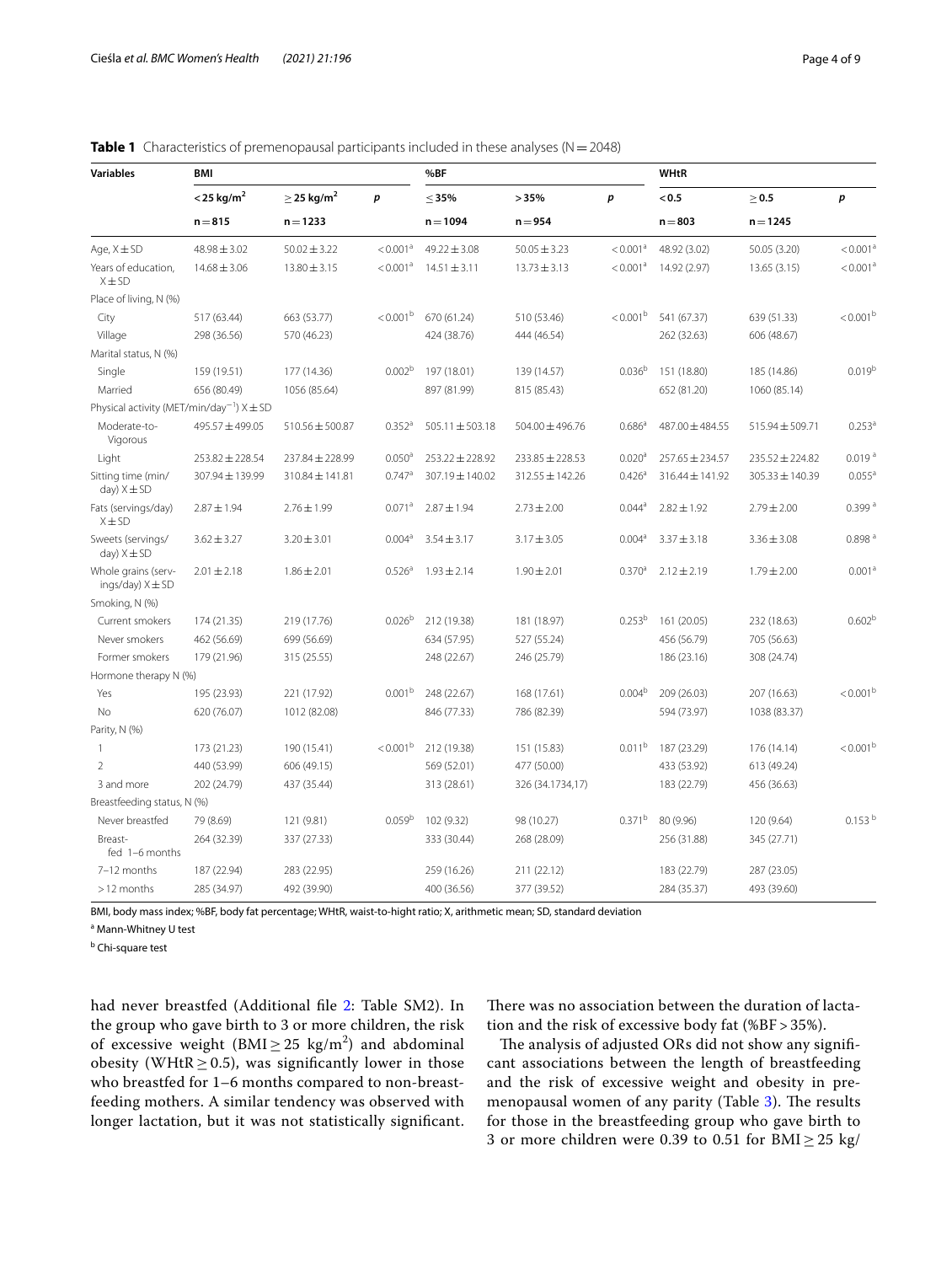<span id="page-4-0"></span>

|  |  | <b>Table 2</b> Characteristics of postmenopausal participants included in these analyses ( $N = 5452$ ) |
|--|--|---------------------------------------------------------------------------------------------------------|
|  |  |                                                                                                         |

| <b>Variables</b>                                          | <b>BMI</b>               |                             |                      | %BF                 |                  |                        | <b>WHtR</b>         |                          |                        |
|-----------------------------------------------------------|--------------------------|-----------------------------|----------------------|---------------------|------------------|------------------------|---------------------|--------------------------|------------------------|
|                                                           | $<$ 25 kg/m <sup>2</sup> | $\geq$ 25 kg/m <sup>2</sup> | p                    | $\leq$ 35%          | >35%             | p                      | < 0.5<br>$n = 1118$ | $\geq$ 0.5<br>$n = 4334$ | p                      |
|                                                           | $n = 1400$               | $n = 4052$                  |                      | $n = 1909$          | $n = 3543$       |                        |                     |                          |                        |
| Age $X \pm SD$                                            | $56.70 \pm 4.24$         | $58.05 \pm 4.07$            | < 0.001 <sup>a</sup> | $56.91 \pm 4.25$    | $58.13 \pm 4.04$ | < 0.001 <sup>a</sup>   | $56.52 \pm 4.21$    | $58.01 \pm 4.08$         | < 0.001 <sup>a</sup>   |
| Years of education<br>$X \pm SD$                          | $13.46 \pm 2.97$         | $12.51 \pm 3.08$            | < 0.001 <sup>a</sup> | $13.25 \pm 3.03$    | $12.48 \pm 3.07$ | < 0.001 <sup>a</sup>   | $13.83 \pm 2.95$    | $12.48 \pm 3.05$         | < 0.001 <sup>a</sup>   |
| Place of living N (%)                                     |                          |                             |                      |                     |                  |                        |                     |                          |                        |
| City                                                      | 993 (70.93)              | 2442 (60.27)                | < 0.001 <sup>b</sup> | 1312 (68.73)        | 2123 (59.92)     | < 0.001 <sup>b</sup>   | 831 (74.33)         | 2604 (60.08)             | $<$ 0.001 <sup>b</sup> |
| Village                                                   | 407 (29.07)              | 1610 (39.73)                |                      | 597 (31.27)         | 1420 (40.08)     |                        | 287 (25.67)         | 1730 (39.92)             |                        |
| Marital status N (%)                                      |                          |                             |                      |                     |                  |                        |                     |                          |                        |
| Single                                                    | 330 (23.57)              | 988 (24.38)                 | $0.541^{b}$          | 496 (25.98)         | 1318 (23.20)     | $< 0.001^{\rm b}$      | 263 (23.52)         | 1055 (24.34)             | 0.569 <sup>b</sup>     |
| Married                                                   | 1070 (76.43)             | 3064 (75.62)                |                      | 1413 (74.02)        | 2721 (76.80)     |                        | 855 (76.48)         | 3279 (75.66)             |                        |
| Physical activity (MET/min/day <sup>-1</sup> ) $X \pm SD$ |                          |                             |                      |                     |                  |                        |                     |                          |                        |
| Moderate-to-<br>Vigorous                                  | $408.50 \pm 427.56$      | 435.74 ± 459.93             | $0.055^{\circ}$      | 417.58 ± 431.55     | 434.76 ± 462.53  | $0.160^{\circ}$        | $416.34 \pm 434.02$ | 431.94 ± 456.46          | 0.352 <sup>a</sup>     |
| Light                                                     | 221.99 ± 207.32          | $201.42 \pm 202.35$         | < 0.001 <sup>a</sup> | $225.63 \pm 215.17$ | 196.51 ± 196.70  | $< 0.001$ <sup>a</sup> | 236.60 ± 220.01     | 199.00 ± 198.72          | < 0.001 <sup>a</sup>   |
| Sitting time (min/<br>day) $X \pm SD$                     | 287.17 ± 134.84          | $284.69 \pm 128.72$         | $0.968$ <sup>a</sup> | 284.89 ± 135.31     | 285.57 ± 127.56  | $0.411$ <sup>a</sup>   | 291.48 ± 138.47     | 283.74 ± 128.09          | 0.260 <sup>a</sup>     |
| Fats (servings/day)<br>$X \pm SD$                         | $2.62 \pm 1.89$          | $2.71 \pm 1.94$             | $0.414^a$            | $2.62 \pm 1.90$     | $2.73 \pm 1.94$  | $0.153^{a}$            | $2.58 \pm 1.89$     | $2.72 \pm 1.93$          | $0.177$ <sup>a</sup>   |
| Sweets (servings/<br>day) $X \pm SD$                      | $3.57 \pm 4.32$          | $2.90 \pm 2.96$             | < 0.001 <sup>a</sup> | $3.36 \pm 4.01$     | $2.91 \pm 2.97$  | < 0.001 <sup>a</sup>   |                     | $3.01 \pm 3.07$          | 0.030 <sup>a</sup>     |
| Whole grains (serv-<br>ings/day) $X \pm SD$               | $1.91 \pm 2.00$          | $1.98 \pm 2.05$             | $0.175^{\text{a}}$   | $1.96 \pm 2.06$     | $1.97 \pm 2.03$  | $0.879$ <sup>a</sup>   | $2.11 \pm 2.14$     | $1.93 \pm 2.01$          | 0.021 <sup>a</sup>     |
| Smoking N (%)                                             |                          |                             |                      |                     |                  |                        |                     |                          |                        |
| Current smokers                                           | 393 (28.07)              | 590 (14.56)                 | < 0.001 <sup>b</sup> | 485 (24.41)         | 498 (14.06)      | $< 0.001^{\rm b}$      | 286 (25.58)         | 697 (16.08)              | $<$ 0.001 <sup>b</sup> |
| Never smokers                                             | 617 (44.07)              | 2175 (53.68)                |                      | 887 (46.46)         | 1905 (53.77)     |                        | 506 (45.26)         | 2286 (52.75)             |                        |
| Former smokers                                            | 390 (27.86)              | 1287 (31.76)                |                      | 537 (28.13)         | 1140 (32.18)     |                        | 326 (29.16)         | 1351 (31.17)             |                        |
| Hormone therapy N(%)                                      |                          |                             |                      |                     |                  |                        |                     |                          |                        |
| Yes                                                       | 186 (13.29)              | 351 (8.66)                  | $< 0.001^{\rm b}$    | 238 (12.47)         | 299 (8.44)       | $< 0.001^{\rm b}$      | 170 (15.21)         | 367 (8.47)               | $< 0.001^{\rm b}$      |
| <b>No</b>                                                 | 1214 (86.71)             | 3701 (91.34)                |                      | 1671 (87.53)        | 3244 (91.56)     |                        | 948 (84.79)         | 3967 (91.53)             |                        |
| Parity N (%)                                              |                          |                             |                      |                     |                  |                        |                     |                          |                        |
| $\mathbf{1}$                                              | 310 (22.14)              | 601 (14.83)                 | < 0.001 <sup>b</sup> | 411 (21.53)         | 500 (14.11)      | < 0.001 <sup>b</sup>   | 277 (24.78)         | 634 (14.63)              | $< 0.001^{\rm b}$      |
| $\mathcal{P}$                                             | 720 (51.43)              | 2018 (49.80)                |                      | 962 (50.39)         | 1776 (50.13)     |                        | 578 (51.70)         | 2160 (49.84)             |                        |
| 3 and more                                                | 370 (26.43)              | 1433 (35.37)                |                      | 536 (28.08)         | 1267 (35.76)     |                        | 263 (23.52)         | 1540 (35.53)             |                        |
| Breastfeeding status N (%)                                |                          |                             |                      |                     |                  |                        |                     |                          |                        |
| Never breastfed                                           | 169 (12.07)              | 474 (11.70)                 | $< 0.001^{\rm b}$    | 237 (12.41)         | 406 (11.46)      | $< 0.001^{\rm b}$      | 140 (12.52)         | 503 (11.61)              | $< 0.001^{\rm b}$      |
| Breast-<br>fed 1-6 months                                 | 545 (12.07)              | 1305 (32.21)                |                      | 726 (38.03)         | 1124 (31.72)     |                        | 451 (40.34)         | 1399 (32.28)             |                        |
| 7-12 months                                               | 327 (23.36)              | 943 (23.27)                 |                      | 436 (22.84)         | 834 (23.54)      |                        | 242 (21.65)         | 1028 (23.72)             |                        |
| >12 months                                                | 359 (25.64)              | 1330 (32.82)                |                      | 510 (26.72)         | 1179 (33.28)     |                        | 285 (25.49)         | 1404 (32.40)             |                        |

BMI, body mass index; %BF, body fat percentage; WHtR, waist-to-hight ratio; X, arithmetic mean; SD, standard deviation

<sup>a</sup> Mann-Whitney U test

<sup>b</sup> Chi-square test

m<sup>2</sup>, and 0.54 to 0.76 for WHtR  $\geq$  0.5. Although not statistically signifcant, these values were similar and sometimes lower than in the postmenopausal group. Postmenopausal women who gave birth to one child and breastfed for 7–12 months had a higher risk of abdominal obesity compared to those who did not breastfeed (Table [4](#page-5-1)). Among women who gave birth to

2 children, breastfeeding was associated with a lower risk of abdominal obesity (WHtR  $\geq$  0.5). Participants who gave birth to 3 or more children and breastfed for 1–6 months had a lower risk of being overweight  $(BMI \ge 25 \text{ kg/m}^2)$  compared to those who had never breastfed.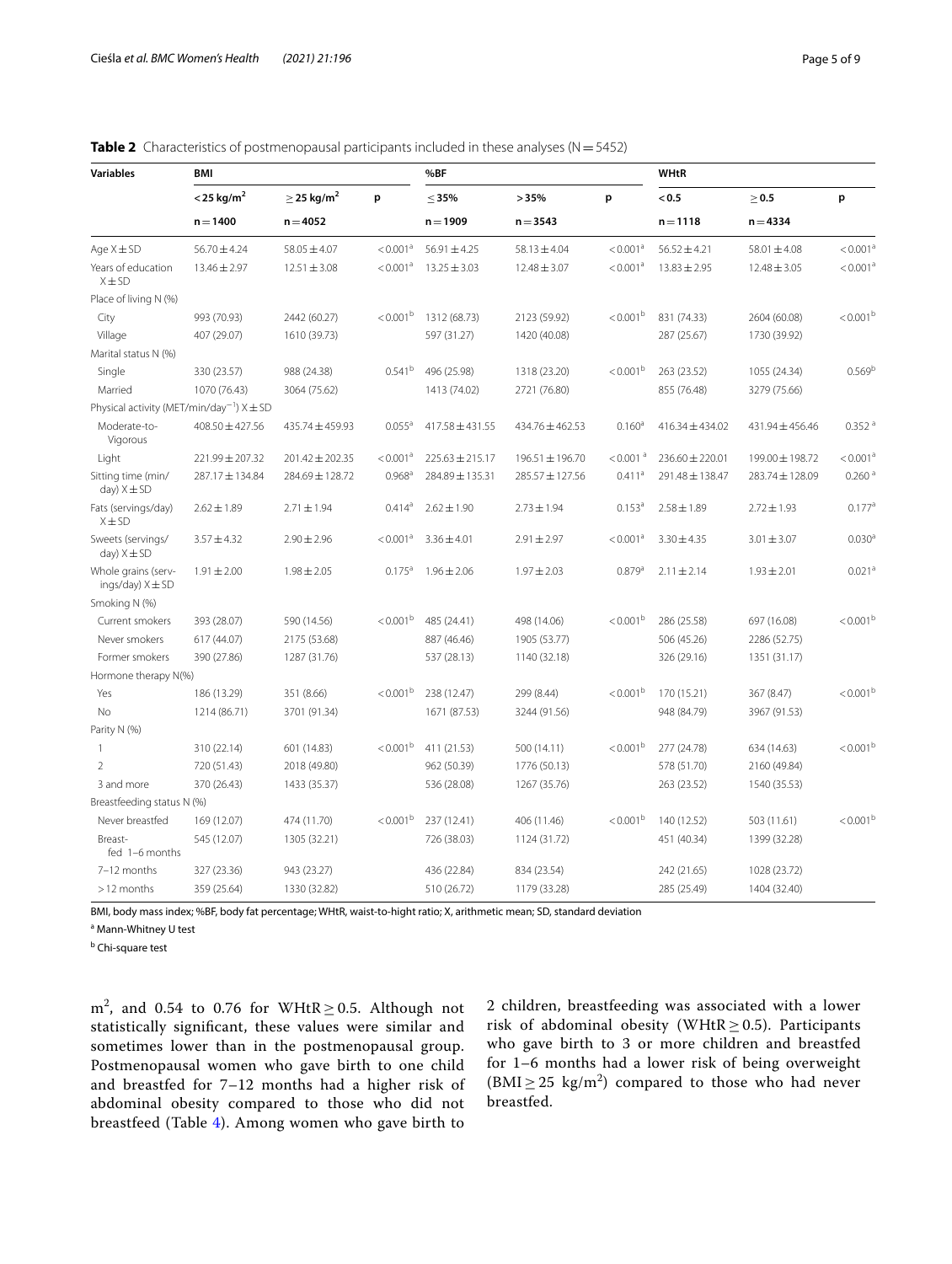| Parity              | <b>Breastfeeding status</b> | BMI $>$ 25 kg/m <sup>2</sup> |       | % $BF > 35%$        |       | WHtR > 0.5          |       |
|---------------------|-----------------------------|------------------------------|-------|---------------------|-------|---------------------|-------|
|                     |                             | <b>OR; 95%CI</b>             | p     | <b>OR; 95%CI</b>    | p     | <b>OR; 95%CI</b>    | p     |
| 1 child             | Did not breastfeed          | 1.00                         |       | 1.00                |       | 1.00                |       |
|                     | breastfeed 1-6 months       | $1.04; 0.61 - 1.79$          | 0.880 | $0.95; 0.55 - 1.63$ | 0.842 | $0.93; 0.54 - 1.59$ | 0.787 |
|                     | 7-12 months                 | 1.01; 0.49-2.09              | 0.971 | $0.77; 0.37 - 1.61$ | 0.491 | $0.92; 0.45 - 1.89$ | 0.821 |
|                     | $>12$ months                | $0.67; 0.30 - 1.51$          | 0.331 | $0.46; 0.19 - 1.09$ | 0.079 | $0.57; 0.25 - 1.29$ | 0.176 |
| 2 children          | Did not breastfeed          | 1.00                         |       | 1.00                |       | 1.00                |       |
|                     | breastfeed 1-6 months       | $0.78; 0.48 - 1.29$          | 0.334 | $0.75; 0.47 - 1.22$ | 0.255 | $0.91; 0.55 - 1.51$ | 0.721 |
|                     | 7-12 months                 | $0.94:0.57 - 1.55$           | 0.800 | $0.80:0.49 - 1.31$  | 0.381 | $0.89:0.54 - 1.49$  | 0.666 |
|                     | $>12$ months                | $1.07; 0.65 - 1.78$          | 0.780 | $0.98; 0.60 - 1.59$ | 0.932 | $1.02; 0.61 - 1.71$ | 0.922 |
| 3 and more children | Did not breastfeed          | 1.00                         |       | 1.00                |       | 1.00                |       |
|                     | breastfeed 1-6 months       | $0.39; 0.12 - 1.19$          | 0.099 | $0.93; 0.37 - 2.38$ | 0.887 | $0.54; 0.17 - 1.70$ | 0.294 |
|                     | 7-12 months                 | $0.44; 0.15 - 1.31$          | 0.142 | $0.88; 0.36 - 2.12$ | 0.769 | $0.76; 0.25 - 2.27$ | 0.622 |
|                     | $>12$ months                | $0.51; 0.18 - 1.45$          | 0.210 | $1.07; 0.47 - 2.44$ | 0.875 | $0.71; 0.25 - 2.00$ | 0.515 |

<span id="page-5-0"></span>**Table 3** Multivariable logistic regression analysis for overweight and obesity in relation to breastfeeding duration in premenopausal women (adjusted)

BMI, body mass index; %BF, body fat percentage; WHtR, waist-to-hight ratio; OR, odds ratio; CI, confdence interval

<span id="page-5-1"></span>**Table 4** Multivariable logistic regression analysis for overweight and obesity in relation to breastfeeding duration in postmenopausal women (adjusted)

| Parity              | <b>Breastfeeding status</b> | BMI $>$ 25 kg/m <sup>2</sup> |       | % $BF > 35%$        |       | WHtR > 0.5          |       |
|---------------------|-----------------------------|------------------------------|-------|---------------------|-------|---------------------|-------|
|                     |                             | <b>OR; 95%CI</b>             | p     | <b>OR; 95%CI</b>    | p     | <b>OR; 95%CI</b>    | p     |
| 1 child             | Did not breastfeed          | 1.00                         |       | 1.00                |       | 1.00                |       |
|                     | breastfeed 1-6 months       | $1.16; 0.83 - 1.63$          | 0.708 | $1.01; 0.73 - 1.39$ | 0.752 | 1.29; 0.91-1.82     | 0.157 |
|                     | 7-12 months                 | 1.41; 0.86-2.33              | 0.411 | 1.33; 0.83-2.12     | 0.156 | 1.78; 1.05-3.00     | 0.031 |
|                     | $>12$ months                | 1.34: 0.69-2.60              | 0.693 | $0.89:0.48 - 1.66$  | 0.480 | 1.29: 0.66-2.53     | 0.461 |
| 2 children          | Did not breastfeed          | 1.00                         |       | 1.00                |       | 1.00                |       |
|                     | breastfeed 1-6 months       | $0.82; 0.60 - 1.12$          | 0.433 | $0.95; 0.72 - 1.25$ | 0.715 | $0.70; 0.50 - 0.99$ | 0.042 |
|                     | 7-12 months                 | $0.78; 0.56 - 1.08$          | 0.171 | $0.94; 0.71 - 1.26$ | 0.700 | $0.76; 0.53 - 1.09$ | 0.139 |
|                     | $>12$ months                | $0.89; 0.63 - 1.24$          | 0.171 | $1.03:0.76 - 1.38$  | 0.863 | $0.68:0.47-0.98$    | 0.039 |
| 3 and more children | Did not breastfeed          | 1.00                         |       | 1.00                |       | 1.00                |       |
|                     | breastfeed 1-6 months       | $0.52; 0.27 - 0.99$          | 0.047 | $0.75; 0.44 - 1.26$ | 0.273 | $0.56; 0.27 - 1.13$ | 0.105 |
|                     | 7-12 months                 | $0.64; 0.34 - 1.20$          | 0.160 | $0.89; 0.54 - 1.48$ | 0.667 | $0.68; 0.34 - 1.38$ | 0.288 |
|                     | $>12$ months                | $0.74:0.41-1.36$             | 0.335 | $1.05; 0.65 - 1.69$ | 0.852 | $0.81; 0.42 - 1.58$ | 0.538 |

BMI, body mass index; %BF, body fat percentage; WHtR, waist-to-hight ratio; OR, odds ratio; CI, confdence interval; bold indicate statistically signifcant results

# **Discussion**

This study showed that in postmenopausal women who had given birth to 2, 3 or more children, breastfeeding was associated with a lower risk of excessive weight and abdominal obesity, compared to women of the same parity who did not breastfeed at all. Adjustment for confounding factors did weaken the associations slightly, but they remained statistically signifcant in many groups.

Most studies confrm an inverse association between breastfeeding duration and the risk of obesity [\[15](#page-7-10), [35–](#page-8-9)[37\]](#page-8-10). In the Norwegian population, the probability of obesity in women under the age of 50, who had never breastfed, was 3.37 times higher compared to those who had breastfed for at least 24 months [[38](#page-8-11)]. Bobrow et al. reported that in postmenopausal women, the mean BMI was  $0.22 \text{ kg/m}^2$  lower for each additional 6 months of breastfeeding [[15](#page-7-10)].

Some studies, however, have not confrmed the association between the lactation duration and fatness [[17](#page-7-12), [39\]](#page-8-12). Sharma et al. found that women with obesity six years postpartum and who fully complied with the recommendations regarding breastfeeding at that time (i.e., they were exclusively breastfeeding for≥4 months and continuing breastfeeding for  $\geq$  12 months) had a lower body mass than obese women who had never breastfed;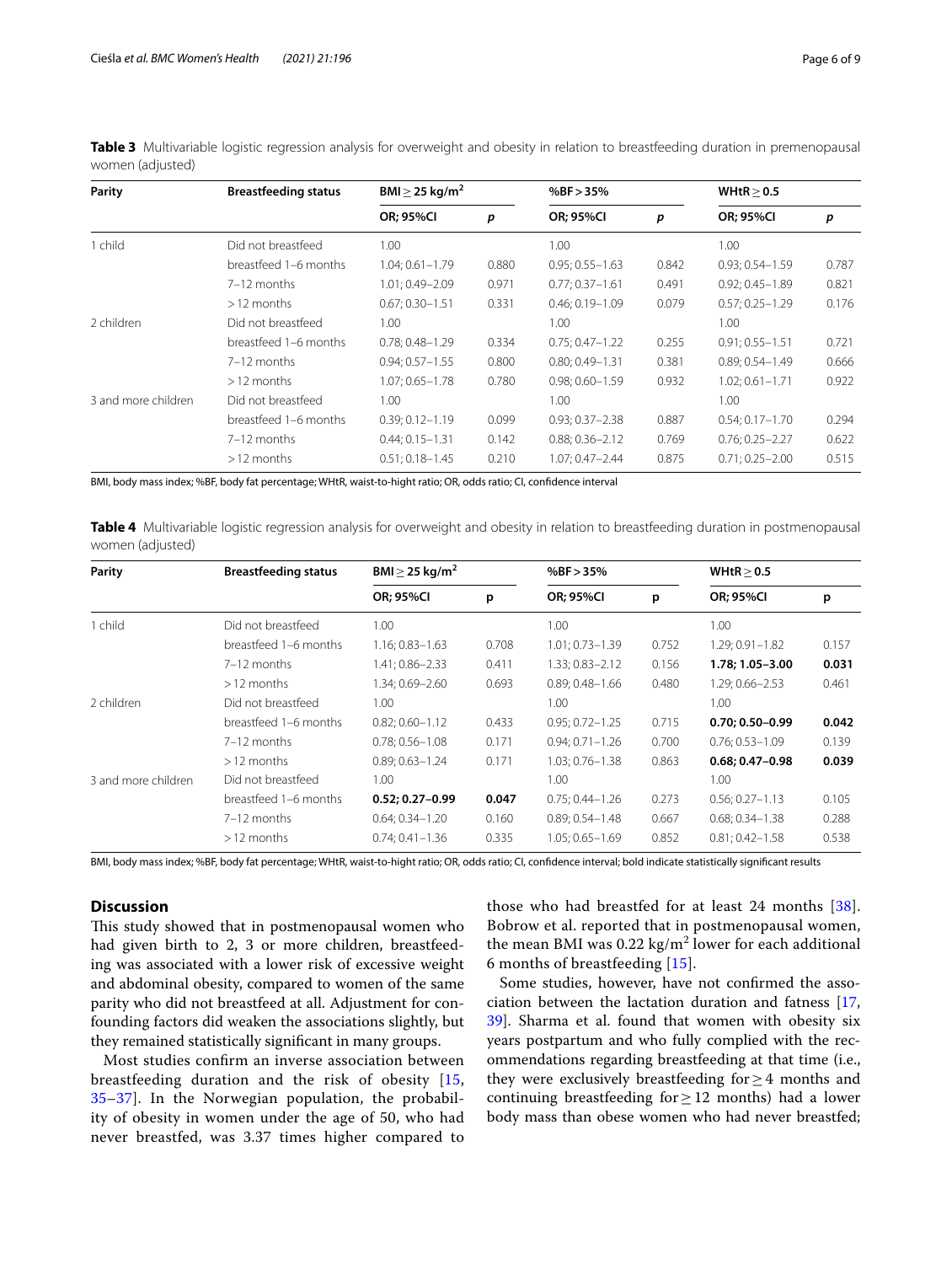they did not fnd such associations in women with normal weight or who were overweight [[40](#page-8-13)].

The results of our study are largely consistent with those studies which demonstrate a positive efect of breastfeeding on reducing the risk of abdominal obesity. In a crosssectional study of American women who were on average 7 years postpartum, the amount of visceral adipose tissue measured by computed tomography was over  $20 \text{ cm}^2$ higher among mothers who breastfed for <3 months after the birth of each child, compared to those who breastfed longer [[14](#page-7-9), [36\]](#page-8-14). Women of diverse ethnicity (Filipino, Caucasian, and African-American) who breastfed>3 months had lower volumes of visceral fat at age 55–80 years than those who breastfed  $\leq$ 3 months [\[36\]](#page-8-14). These relationships in both studies were independent of covariates. Women who breastfed for > 6 months, had a significantly smaller waist circumferences 10 years postpartum than those who breastfed for a shorter period [\[16](#page-7-11)]. Kirkegaard et al. who showed a weak but signifcant inverse association between breastfeeding duration and body weight 7 years postpartum, and found this association to be much stronger in BMI-adjusted waist circumference analysis  $[37]$  $[37]$  $[37]$ . The mechanism by which a longer period of breastfeeding can reduce the risk of abdominal obesity in the long term is poorly understood. Visceral adipose tissue is more susceptible to reduction compared to subcutaneous adipose tissue because adipocytes of the epiploic and mesenteric adipose tissue, the main components of visceral fat, show greater metabolic activity and lipolytic sensitivity [\[41–](#page-8-15)[43](#page-8-16)]. Subcutaneous and visceral adipocytes show diferences in the expression of certain genes [\[44\]](#page-8-17); visceral adipocytes are characterised by higher lipolytic activity (signifcantly higher expression of the lipoprotein lipase gene) than subcutaneous adipocytes  $[45]$ . This may be important for fat mobilisation during lactation. Studies on rats [[46](#page-8-19)] and humans [\[47](#page-8-20), [48](#page-8-21)] have confrmed the preferential use of visceral fat over subcutaneous fat during lactogenesis. The CARDIA study showed that in a group of 910 participants, any duration of lactation was associated with significantly lower amounts of visceral fat  $[48]$ . The authors of that study did not, however, fnd a signifcant relationship between lactation and volume of subcutaneous, intermuscular, and total abdominal fat, after allowing for pre-pregnancy cardiometabolic factors. Kirkegaard et al., however, explain greater reduction of visceral than subcutaneous fat by the strong confounding efects of visceral adipose tissue before pregnancy [\[37\]](#page-8-10). If the greater amount of abdominal fat pre-pregnancy is associated with shorter breastfeeding duration, this may also explain the direct relationship between breastfeeding and waist circumference postpartum.

In the postmenopausal women we studied, those who gave birth to one child and breastfed for 7–12 months, had increased risk of abdominal obesity compared to those who did not breastfeed, which is contrary to expectations. This result may be due to the relatively small number of women who gave birth to only one child, but breastfed more than 6 months (3.19%). Our results did not reveal any signifcant association between breastfeeding and risk of excessive weight and obesity in premenopausal women. The values of adjusted ORs in this group, however, indicate a lower probability of lactating women to be overweight and have abdominal obesity, compared to those who have never breastfed. Our study also showed no correlation between the duration of lactation and percentage of body fat. Similarly, McClure et al., found increased visceral adipose tissue, measured by computed tomography 7 years postpartum among women who breastfed for>3 months after the birth of each child, compared to those who breastfed longer [\[14\]](#page-7-9); they did not observe the same relationship for BMI and other body fat indices. Only Wiklund et al. found that women who breastfed their children for<6 months had a higher body fat mass and %BF measured using dual-energy X-ray absorptiometry (DEXA), compared to those who breastfed for longer [[35](#page-8-9)]. It is therefore possible that these associations are only revealed by more precise measurements of body fat, such as DEXA.

The main limitation of the study is that is was crosssectional. The nutritional status of the participants before pregnancy was not known, nor was the amount of pregnancy weight gain. Therefore, these variables could not be included in the analysis as confounders. We also lacked detailed information on the intensity and regularity of breastfeeding. Some studies indicate that the efect of lactation on the risk of obesity may depend on whether the women breastfed their children exclusively or not  $[49]$  $[49]$  $[49]$ . The primary strength of the study is the large number of women included in the analysis (7500), taking into account the large number of confounding factors, including physical activity levels and nutritional factors, as well as conducting separate analyses according to parity and menopausal status.

# **Conclusions**

In women who gave birth to at least 2 children, breastfeeding was associated with a slightly lower risk of excessive weight and abdominal obesity after menopause, compared to women of the same parity who did not breastfeed at all. Breastfeeding may therefore have some benefcial, longterm efect on female fatness. Long-term studies are required in order to confrm the proposed association.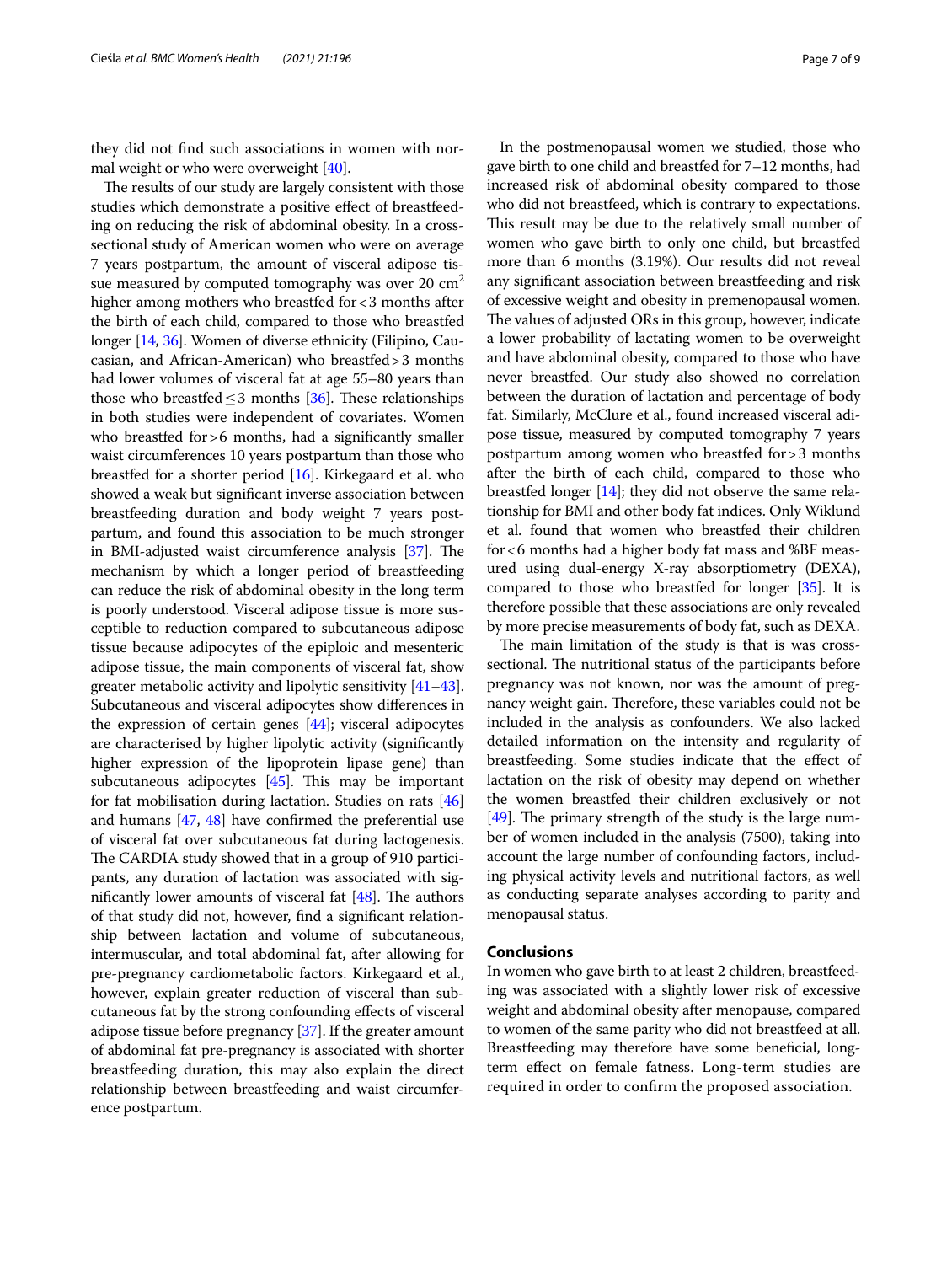#### **Abbreviations**

%BF: Body Fat Percentage; BMI: Body Mass Index; CI: Confdence Intervals; LPA: Light Physical Activity; MET: Metabolic Equivalent of Task; MJ: Megajules; MVPA: Moderate to Vigorous Physical Activity; OR: Odds Ratio; PA: Physical Activity; WHtR: Waist to Height Ratio.

## **Supplementary Information**

The online version contains supplementary material available at [https://doi.](https://doi.org/10.1186/s12905-021-01332-2) [org/10.1186/s12905-021-01332-2](https://doi.org/10.1186/s12905-021-01332-2).

<span id="page-7-18"></span>Additional file 1: Figure SM1. Study flowchart.

**Additional fle 2: Table SM1**. Multivariable logistic regression analysis for overweight and obesity in relation to breastfeeding duration in premenopausal women (unadjusted). **Table SM2**: Multivariable logistic regression analysis for overweight and obesity in relation to breastfeeding duration in postmenopausal women (unadjusted).

#### **Acknowledgements**

The data collection was supported by the Maria Sklodowska-Curie Institute of Oncology in Warsaw (Poland) and the Polish-Norwegian Foundation Research Fund.

#### **Authors' contributions**

Conceptualization, E.Su., E.C., E.St., and S.G.; Funding acquisition, E.Su., and S.G.; Methodology, E.Su., E.C., and S.G.; Software, E.C. Supervision, E.S. and S.G.; Writing—original draft preparation, E.Su., E.C., and E.St.; Writing—review and editing, E.C., and E.St.;. All authors read and approved the fnal manuscript.

#### **Funding**

The project was supported under the program of the Minister of Science and Higher Education under the name "Regional Initiative of Excellence" in 2019– 2022, project number: 024/RID/2018/19, fnancing amount: 11.999.000,00PLN.

#### **Availability of data and materials**

The datasets used and analysed during the current study are available from the corresponding author on reasonable request.

#### **Declarations**

#### **Ethics approval and consent to participate**

Informed consent was obtained from all study participants. All methods were performed in accordance with the relevant guidelines and regulations. Ethics approval was obtained through the Cancer Centre and Institute of Oncology in Warsaw, No. 69/2009/1/2011 (data collection), and Committee on Bioethics at the Faculty of Health Sciences, Jan Kochanowski University in Kielce, Poland (No. 29/2015) (data analysis) approved the study.

#### **Consent for publication**

Not aplicable.

#### **Competing interests**

The authors declare that they have no competing interests.

#### **Author details**

<sup>1</sup> Institute of Health Sciences, Medical College, Jan Kochanowski University, Kielce, Poland. <sup>2</sup> Institute of Medical Sciences, Medical College, Jan Kochanowski University, Kielce, Poland.

Received: 28 December 2020 Accepted: 27 April 2021 Published online: 11 May 2021

#### **References**

<span id="page-7-0"></span>1. GBD 2015 Obesity Collaborators, Afshin A, Forounzafar MH, Reitsma MB, Sur P, Estep K, Lee A, et al. Health effects of overweight and obesity in 195 countries over 25 years. N Engl J Med. 2017;377:13–27.

- 2. Khan SS, Ning H, Wilkins JT, Allen N, Carnethon M, Berry JD, et al. Association of body mass index with lifetime risk of cardiovascular disease and compression of morbidity. JAMA Cardiol. 2018;3:280–7.
- 3. Marott SCW, Nordestgaard BG, Tybjærg-Hansen A, Benn M. Causal associations in type 2 diabetes development. J Clin Endocrinol Metab. 2019;104:1313–24.
- 4. Lauby-Secretan B, Scoccianti C, Loomis D, Grosse Y, Bianchini F, Straif K. Body fatness and cancer—viewpoint of the IARC working group. N Engl J Med. 2016;375:794–8.
- 5. Hawksworth G, Hales J, Martinez F, Hynes A, Hamilton A, Fernandez V. Pancreatic cancer trends in Europe: epidemiology and risk factors. Med Stud/Studia Medyczne. 2019;35:164–71.
- <span id="page-7-20"></span><span id="page-7-1"></span>6. Biskup M, Macek P, Król H, Nogajczyk M, Terek-Derszniak M, Skowronek T, et al. Predictions of the incidence of gastrointestinal cancers in the Świętokrzyskie region by the year 2025. Med Stud/Studia Medyczne. 2019;35:32–40.
- <span id="page-7-2"></span>7. NCD Risk Factor Collaboration. Trends in adult body-mass index in 200 countries from 1975 to 2014: a pooled analysis of 1698 populationbased measurement studies with 19·2 million participants. Lancet. 2016;387:1377–96.
- <span id="page-7-3"></span>8. Flegal KM, Kruszon-Moran D, Carroll MD, Fryar CD, Ogden CL. Trends in obesity among adults in the United States, 2005 to 2014. JAMA. 2016;315:2284–91.
- <span id="page-7-4"></span>9. Rooney BL, Schauberger CW. Excess pregnancy weight gain and longterm obesity: one decade later. Obstet Gynecol. 2002;100:245–52.
- <span id="page-7-5"></span>10. Mannan M, Doi SA, Mamun AA. Association between weight gain during pregnancy and postpartum weight retention and obesity: a biasadjusted meta-analysis. Nutr Rev. 2013;71:343–52.
- <span id="page-7-6"></span>11. Stuebe AM, Rich-Edwards JW. The reset hypothesis: lactation and maternal metabolism. Am J Perinatol. 2009;26:81–8.
- <span id="page-7-7"></span>12. Butte NF, King JC. Energy requirements during pregnancy and lactation. Public Health Nutr. 2005;8:1010–27.
- <span id="page-7-8"></span>13. Neville CE, McKinley MC, Holmes VA, Spence D, Woodside JV. The relationship between breastfeeding and postpartum weight change - a systematic review and critical evaluation. Int J Obes (Lond). 2014;38:577–90.
- <span id="page-7-9"></span>14. McClure CK, Catov J, Ness R, Schwarz EB. Maternal visceral adiposity by consistency of lactation. Matern Child Health J. 2012;16:316–21.
- <span id="page-7-10"></span>15. Bobrow KL, Quigley MA, Green J, Reeves GK, Beral V. Persistent efects of women's parity and breastfeeding patterns on their body mass index: results from the Million Women Study. Int J Obes (Lond). 2013;37:712–7.
- <span id="page-7-11"></span>16. Snyder GG, Holzman C, Sun T, Bullen B, Bertolet M, Catov JM. Breastfeeding greater than 6 months is associated with smaller maternal waist circumference up to one decade after delivery. J Womens Health (Larchmt). 2019;28:462–72.
- <span id="page-7-12"></span>17. Oken E, Patel R, Guthrie LB, Vilchuck K, Bogdanovich N, Sergeichick N, et al. Efects of an intervention to promote breastfeeding on maternal adiposity and blood pressure at 11.5 y postpartum: results from the Promotion of Breastfeeding Intervention Trial, a cluster-randomized controlled trial. Am J Clin Nutr. 2013;98:1048–56.
- <span id="page-7-13"></span>18. Zoet GA, Paauw ND, Groenhof K, Franx A, Gansevoort RT, Groen H, et al. Association between parity and persistent weight gain at age 40–60 years: a longitudinal prospective cohort study. BMJ Open. 2019;9:e024279.
- <span id="page-7-14"></span>19. Rosenberg L, Palmer JR, Wise LA, Horton NJ, Kumanyika SK, Adams-Campbell LL. A prospective study of the efect of childbearing on weight gain in African-American women. Obes Res. 2003;1:1526–35.
- <span id="page-7-15"></span>20. Ko SH, Kim HS. Menopause-associated lipid metabolic disorders and food benefcial for postmenopausal women. Nutrients. 2020;12(1):202.
- 21. Mauvais-Jarvis F, Clegg DJ, Hevener AL. The role of estrogens in control of energy balance and glucose homeostasis. Endocr Rev. 2013;34:309–38.
- 22. Kohrt WM, Wierman ME. Preventing fat gain by blocking follicle-stimulating hormone. N Engl J Med. 2017;377:293–5.
- <span id="page-7-19"></span>23. Suliga E, Kozieł D, Cieśla E, Rębak D, Głuszek S. Factors associated with adiposity, lipid profle disorders and the metabolic syndrome occurrence in premenopausal and postmenopausal women. PLoS ONE. 2016;11:e0154511.
- <span id="page-7-16"></span>24. Lovejoy JC, Champagne CM, de Jonge L, Xie H, Smith SR. Increased visceral fat and decreased energy expenditure during the menopausal transition. Int J Obes. 2008;32:949–58.
- <span id="page-7-17"></span>25. Zatonski WA, Manczuk M. Kielce PONS Team: POlish-Norwegian Study (PONS): Research on chronic non-communicable diseases in